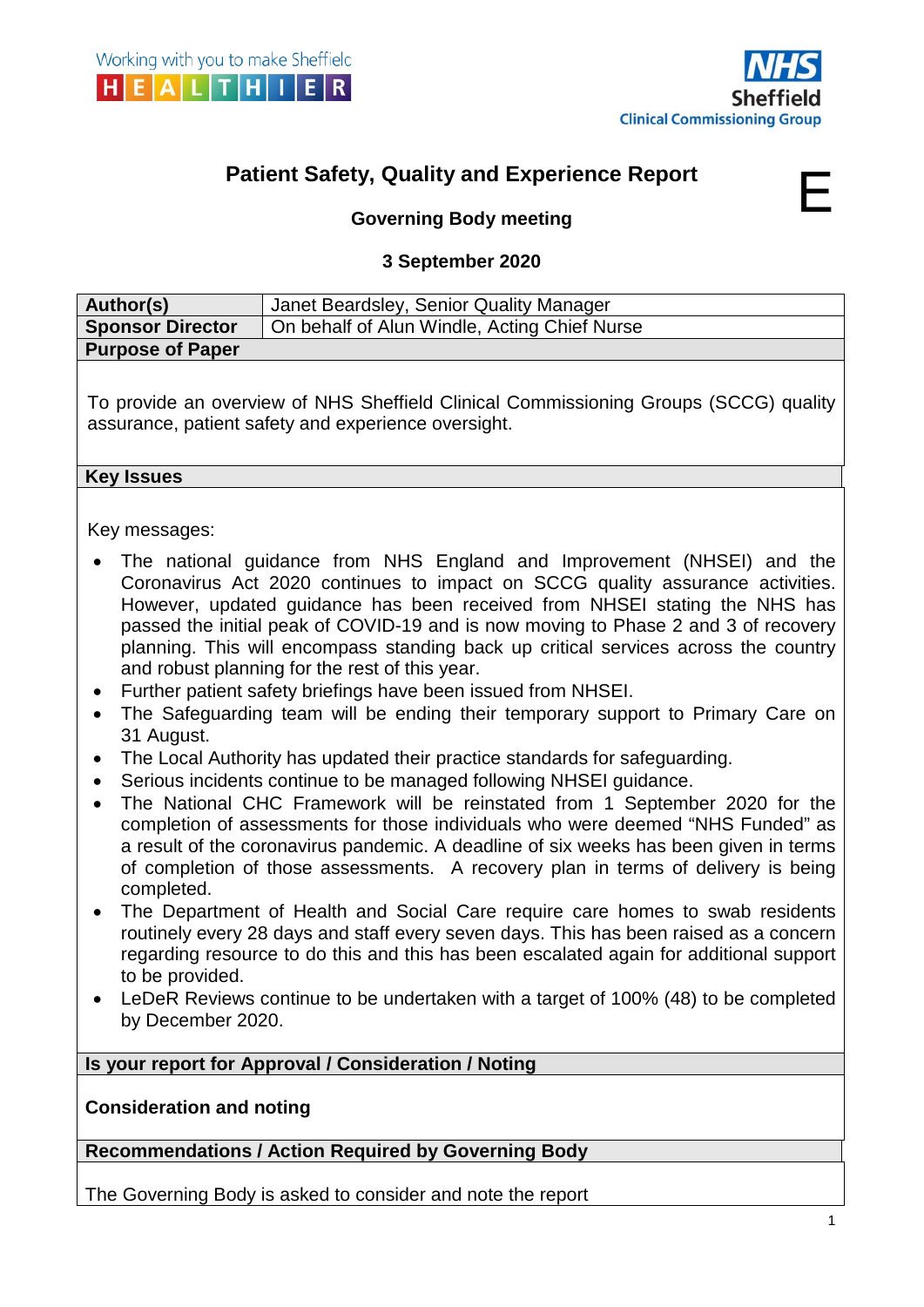## **What assurance does this report provide to the Governing Body in relation to Governing Body Assurance Framework (GBAF) objectives?**

2: Lead the Improvement of Quality of Care and Standards

Principal Risk 2.1: There is a risk that organisations fail to meet quality standards, resultant in poor quality services, increased patient safety risks and lack of satisfaction in commissioned services.

**Are there any Resource Implications (including Financial, Staffing etc)?**

None

**Have you carried out an Equality Impact Assessment and is it attached?**

Not Required

*Have you involved patients, carers and the public in the preparation of the report?* 

Not Required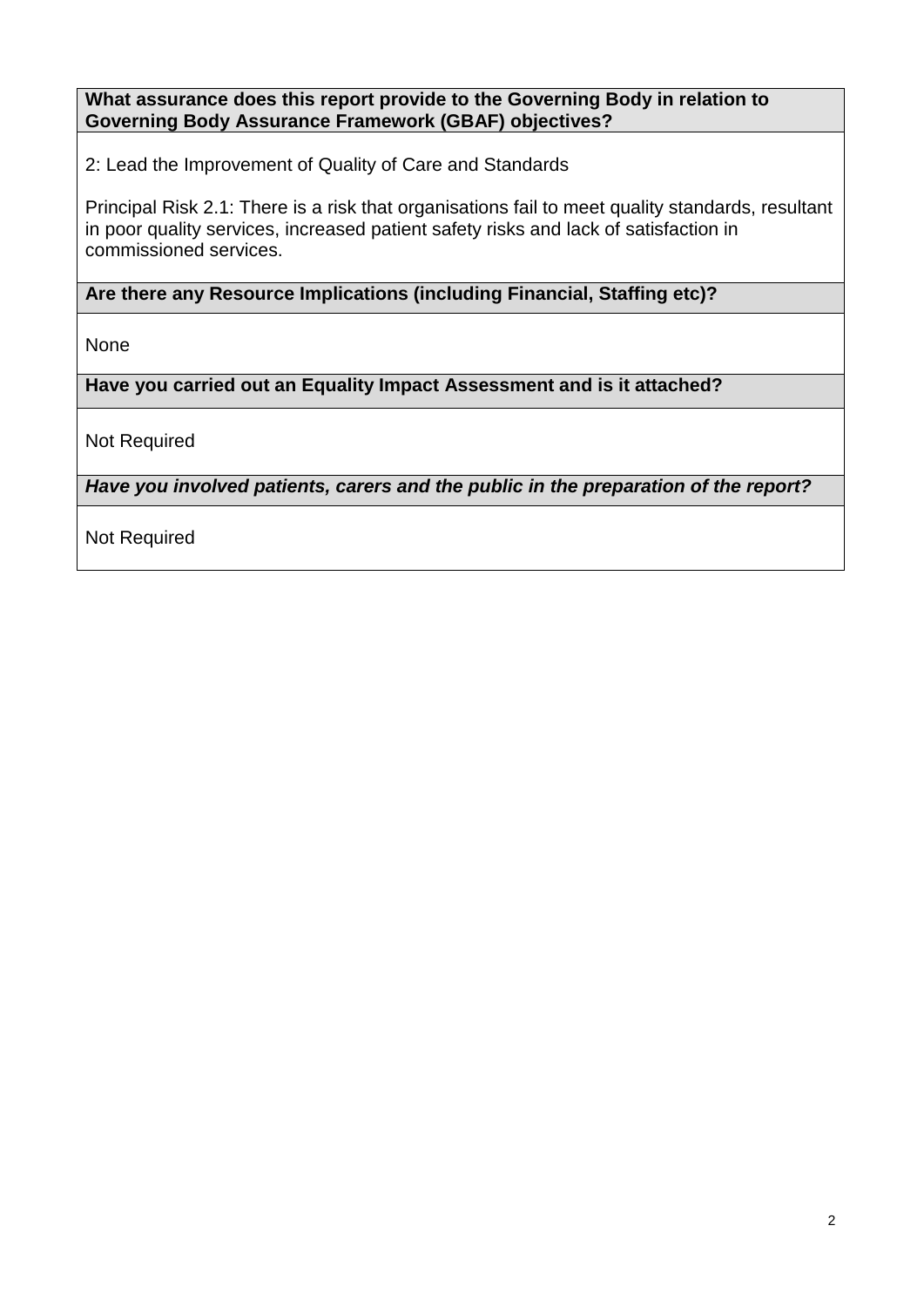

# **Patient Safety, Quality and Experience Report**

## **Governing Body meeting**

#### **3 September 2020**

#### **1. Introduction**

- 1.1 The Covid-19 pandemic has resulted in significant disruption to services, NHS Sheffield Clinical Commissioning Group (SCCG), remains accountable and continues to have a responsibility to gain assurance where there are concerns relating to patient safety.
- 1.2 The purpose of this report is to provide Governing Body with an overview of, patient safety, quality assurance and patient experience.

#### **2. Patient Safety**

- 2.1 Updated guidance has been received from NHSEI stating the initial peak of COVID-19 has now passed and the NHS is well into phase 2 and 3 of recovery planning. NHS organisations are working to stand back up critical services across the country. Phase 3 of recovery planning, NHSEI will ask the NHS to put in place robust plans for the rest of this year and will include winter planning, ongoing recovery of NHS services, and ensuring sufficient surge capacity remains in place to deal with any resurgence of COVID-19.
- 2.2 Patient Safety Covid-19 briefings continue to be published; further guidance was issued by NHSEI on 10 and 27 July 2020 with the following key messages:

Organisations should ensure they use the Surgical Safety Checklist as surgical services are re-instated.

Organisations should ensure risk assessments are undertaken for atrisk staff groups.

Directions published by The Department of Health and Social Care (DHSC) on 2 July 2020 indicate medical examiners at acute trusts will be made available to scrutinise the deaths of health and social care workers from COVID-19 in their trusts, as well as in trusts without medical examiners or in non-hospital settings, such as at home. In cases where medical examiners find coroners have opened investigations, medical examiner scrutiny will end.

Amanda Pritchard, Chief Operating Officer, NHS England and Improvement wrote to system leaders on 6 July setting out next steps on resuming some important reporting and management functions. These include reporting activities that relate to quality of care, including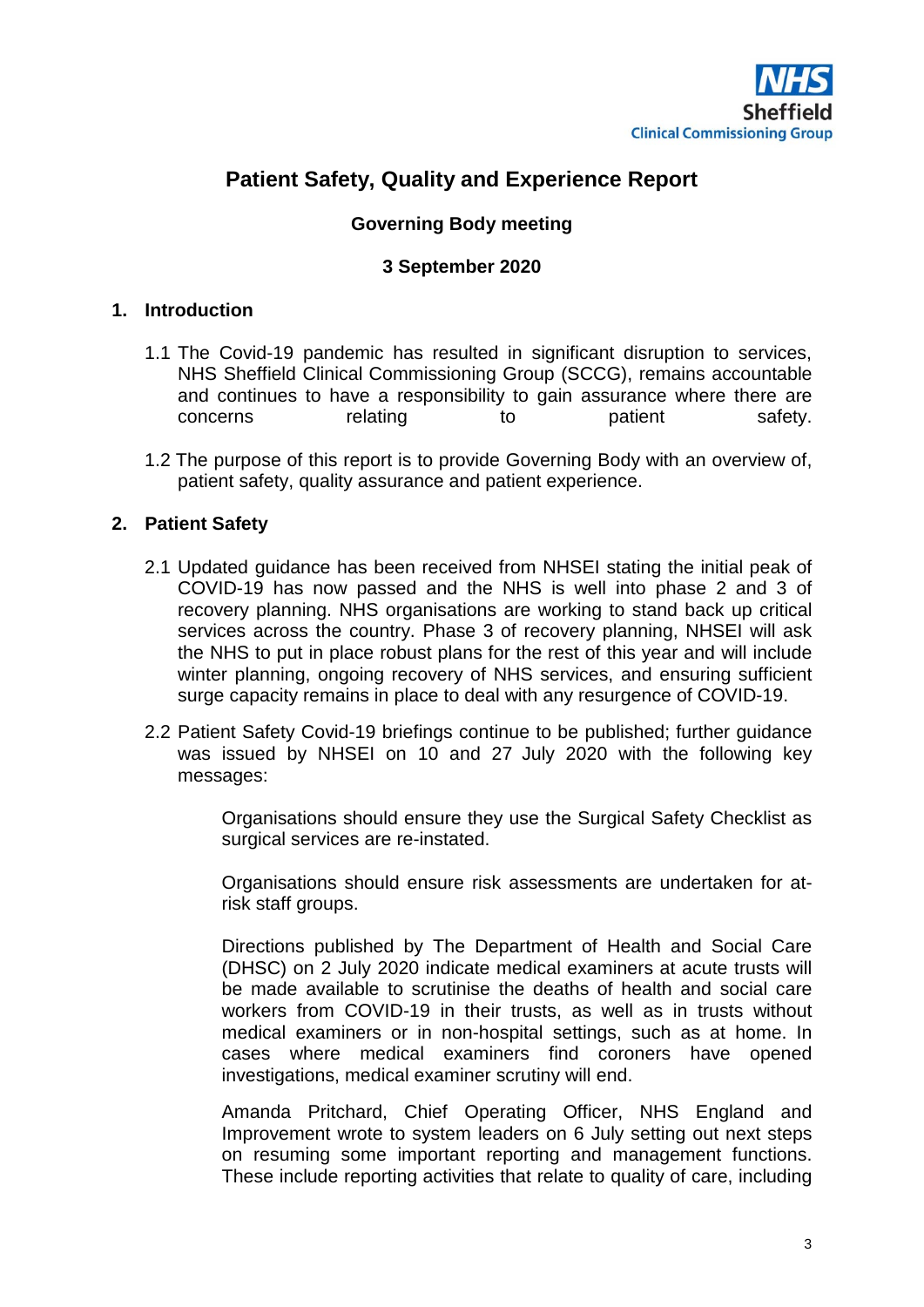safety. National clinical audit and outcome review programme providers will soon begin work to identify key data items for collection from national clinical audits and outcome review programmes.

Patient Safety Incident Response Framework - the national patient safety team – together with early adopters – are resuming the pilot of the PSIRF making this switch between September and December 2020. However, timeframes will be tailored to support their involvement during what continues to be a challenging period. The PSIRF early adopter phase will last around 12 months and all other systems and organisations should continue to use the Serious Incident Framework 2015 (SIF) during this period.

World Patient Safety Day – 17 September 2020 is the second WHO World Patient Safety Day (WPSD). The objectives of this are to enhance understanding of patient safety, increase public engagement in the safety of healthcare and promote actions to improve patient safety and reduce patient harm. In light of the COVID-19 pandemic, WHO has announced that this year the main theme is the importance of health worker safety and its links to patient safety. NHS providers are asked to consider how they can mark the day locally.

Over the last three months Healthcare Safety Investigation Branch (HSIB) has been collating and analysing safety intelligence from issues arising during the COVID-19 pandemic. Some of its work programme over the next 6-12 months will be based on these findings, to help the NHS prepare for future safety challenges.

2.3 Through the continued quality meetings with providers, the CCG's quality team continue to seek assurance of additional developing guidance regarding phase 2 and 3 of Recovery Planning.

#### **3. Safeguarding**

- 3.1 The Safeguarding Team continue to support Primary Care to meet their safeguarding responsibilities, but this is now limited to Initial and Pre-birth conference reports only which will also end on 31 August in line with the exit strategy.
- 3.2 Quarter 1 Safeguarding Key Performance Indicators (KPIs) were received from Sheffield Teaching Hospitals NHS Foundation Trust (STH) which identified that due to COVID –19 no face to face safeguarding supervision was delivered, but training at Levels 1-3 have remained within expected compliance rates. Sheffield Health and Social Care NHS Foundation Trust (SHSC) has now submitted their KPI's for Q4 2019-20 and Q1 2020-21. SHSC have reported they are not delivering any Level 1 training and this has been escalated to the CCGs and Trusts, Quality Review Meeting. A Named Nurse for Safeguarding Children has now been appointed.
- 3.3 The majority of initial health assessments for looked after children continue to be conducted virtually. Due to the agreed reporting arrangements data is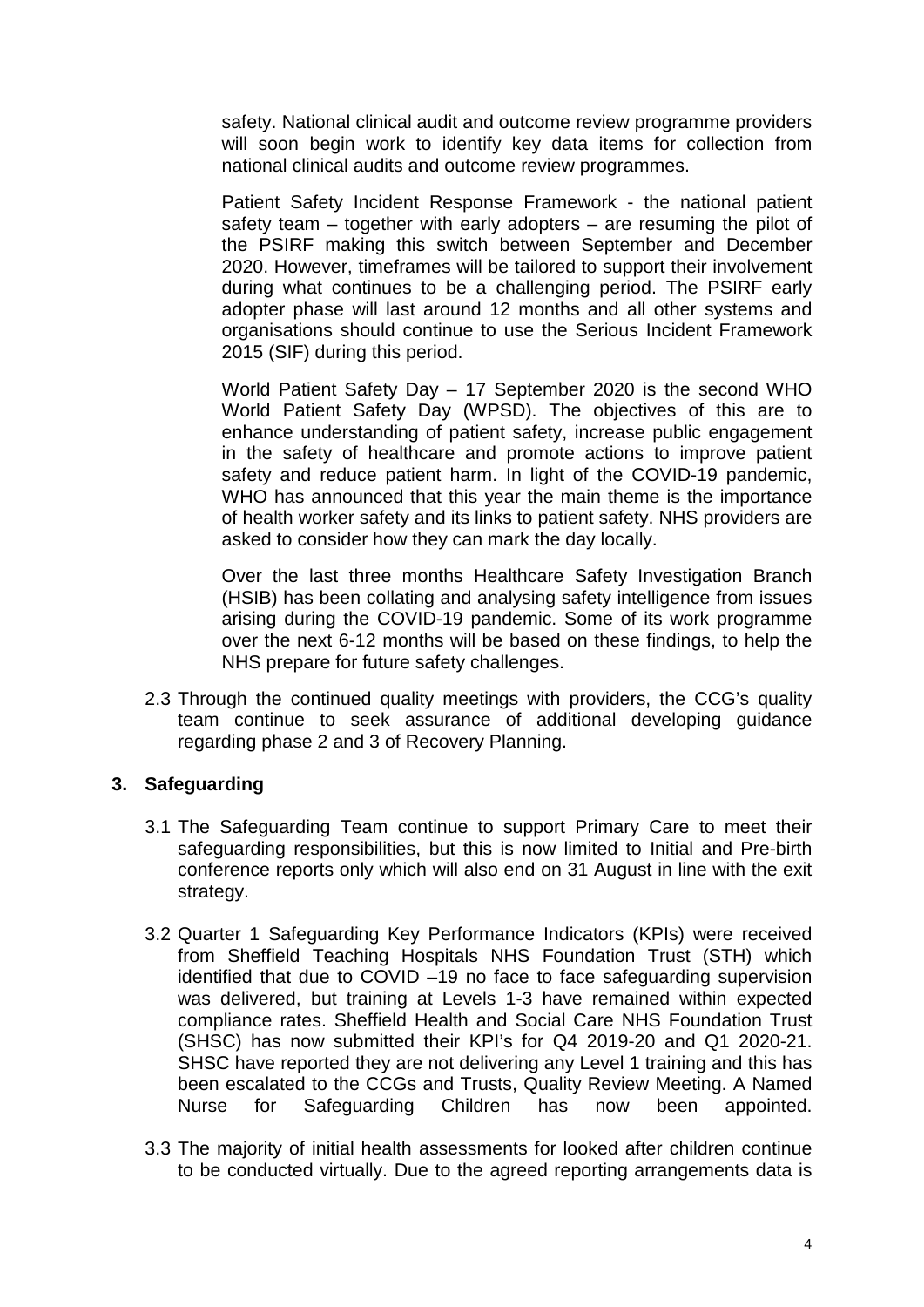submitted a quarter in arrears. For month 2 20-21 only 35% of consents were received within timescales but despite the delay 57% of children were offered an appointment within timescales and 52% of health assessments were completed. These figures relate to 25 children which means 12 children were delayed in receiving an initial health assessment when they entered care.

- 3.4 The action plans from the Family G Serious Case Review continue to progress. The CCG continue to monitor this for assurance. The report is due to be published on 28<sup>th</sup> August and there is likely to be national media interest. The independent chair of Sheffield Children Safeguarding Partnership will be issuing a statement for the media. There have been no new Safeguarding Child Practice Reviews initiated but there are six Safeguarding Adult Review and two Domestic Homicide Reviews still under the scoping process.
- 3.5 There remain 48 Re X Cases on hold 47 are now overdue review and CHC will be asked to complete them. There are three Section 21A challenges currently, five Deprivation of Liberty renewals in progress and two further awaiting court.
- 3.6 There have been four deaths of children since the last report, all of the deaths were neonates.
- 3.7 It was previously reported by a GP member that midwives were not being allowed into GP practices to hold clinics. Enquiries have been made and the current situation is that the majority of practices are now allowing midwives into their surgeries as per pre-COVID, however a small number of practices satellite practices remain closed. It is hoped they will all open before Christmas. One practice had requested midwives move out of their premises following a merger. Alternative arrangements have been made and women across the city have been receiving their community midwifery care as required.

#### **4. Serious Incidents**

- 4.1 The CCG continues to oversee reportable Serious Incidents (SI) and Never Events and agree completion of learning, overseen by NHS England and Improvement.
- 4.2 The SCCG closure panel continues to be held virtually via teams and close incidents without requesting further information unless there is a fundamental failing to address learning points and further assurance is required.

#### **5. Infection, Prevention and Control**

5.1 **Quality in Care Homes Team** are regularly contacting the care homes who currently have outbreaks as notified by the PHE daily outbreak reports. The team discuss PPE stock and staff issues. SCCG receives a daily outbreak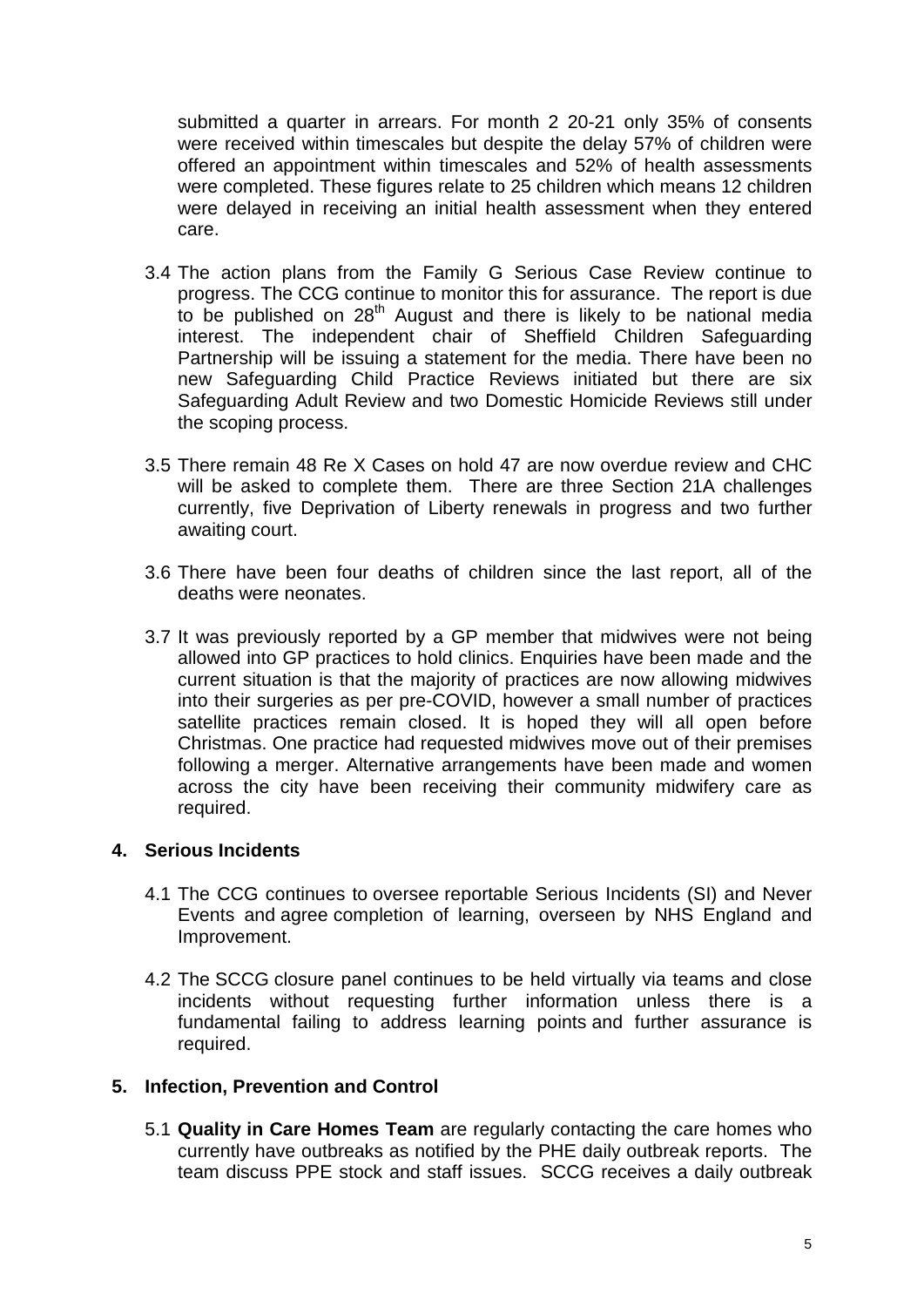update, and a weekly report providing an overview of homes closed with outbreaks, including those that have had outbreaks and re-opened and those that have never had an outbreak.

- 5.2 **Training –** No further training has been undertaken although all care homes have been sent the link to the Infection Prevention Society COVID 19 Training video for care homes which is a 45-minute training video (Co-Authored by Lisa Renshaw IPCN).
- 5.3 **Guidance -** The Quality in Care Home team have developed a care home resource pack which is planned to be hosted on the CCG website. The IPC Team has developed an IPC package to be included in this. The Resource Pack was presented to Gold Command on 27 July 2020. CCG Comms are to review the document and confirm if it can be converted to a web based booklet that can be easily searched, used etc.
- 5.4 **Government Infection Prevention and Control Fund** the IPC Team has provided expert interpretation (within the specified criteria) to the SCC as to what this funding can be spent on. This was cascaded to all care homes by the SCC on 31 July 2020.
- 5.7 **Outbreak management in addition to PHE support -** Telephone support has been provided to a small number of homes where there may be concerns around IPC practices/PPE/Isolation precautions etc. Care home managers also access the IPC team on occasion for advice.
- 5.8 **GP Practices** Work has been undertaken to develop guidance on identifying who is a contact in primary care with an FAQ list on PPE and the two metre rule. This has been sent out to GP Practices on 27 July 2020.

#### **6. Clinical Audit and Effectiveness**

- 6.2 The operation of the 2020/21 CQUIN scheme will remain suspended for all providers for the remainder of the year.
- 6.3 In order to support NHS recovery, the Healthcare Quality Improvement Partnership (HQIP) will begin to work with national clinical audit and outcome review programme providers to identify key data items for collection from national clinical audits and outcome review programmes so learning from COVID continues. This is in addition to intensive care, child mortality database and maternity audits, which have continued to collect data throughout the surge period.

#### **7. Care Quality Commission Reports**

7.1 SCCG is having fortnightly meetings with NHS England/Improvement, CQC and the SHSCFT to monitor improvement against the Trust CQC action plan. SHSCFT is also meeting with the CQC weekly to monitor progress and provide support to the Trust. The Trust has completed a rapid improvement week to help drive the required changes.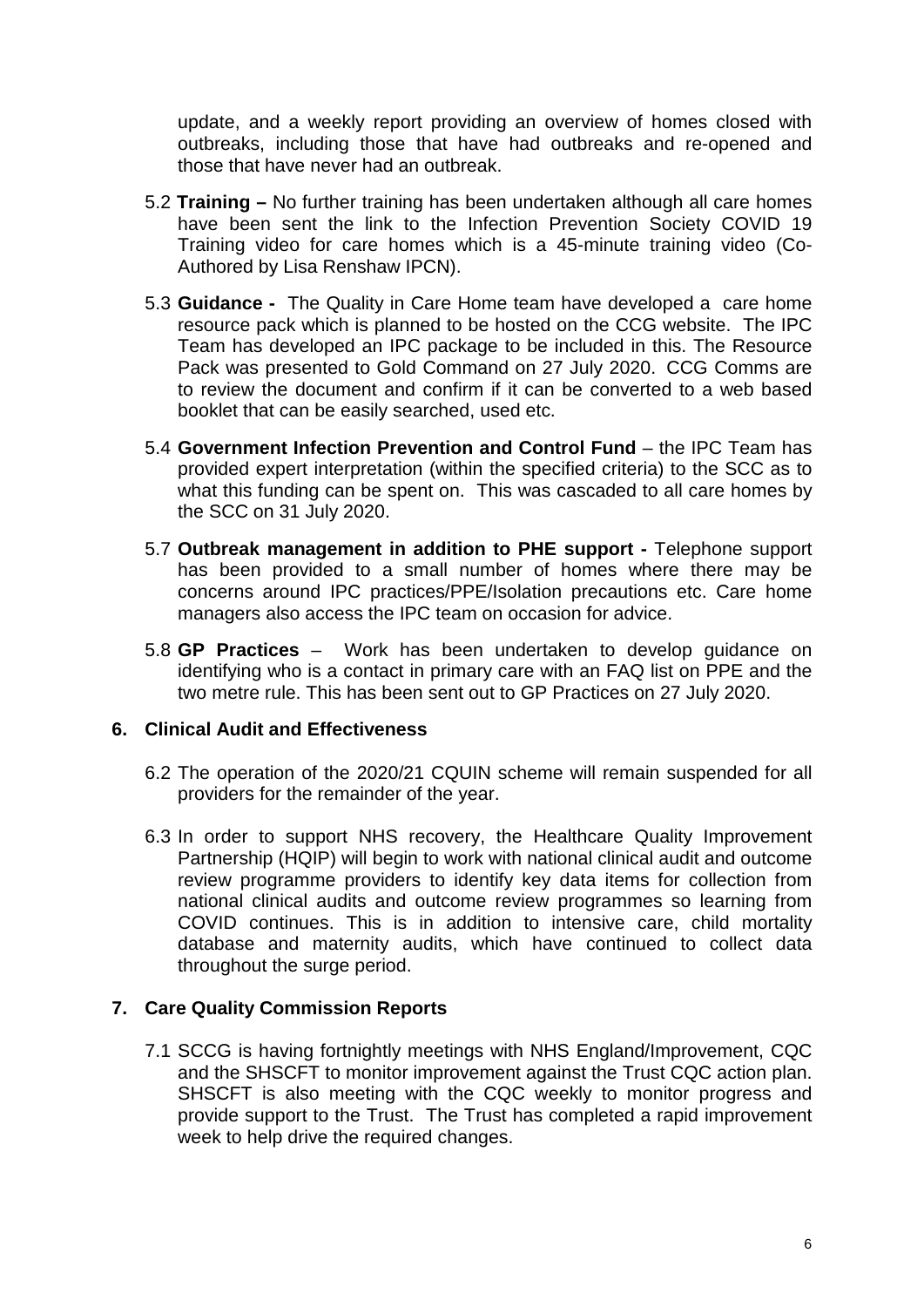7.2 Sheffield's 79 General Practices, CQC have rated 76 as 'Good', one practice is rated as 'Requires Improvement' and one practice is rated as Outstanding.

# **8. NHS Continuing Healthcare and Funded Nursing Care (CHC)**

- 8.1 The CCG CHC Team are now planning for the reinstatement of the National CHC Framework. The framework was suspended on 19 March 2020 and will be reinstated on 1 September 2020. As a consequence of the suspension those individuals whom would normally have been assessed under the framework were deemed to be "NHS Covid Funded" until an assessment could take place and their eligibility for CHC determined. There is an expectation that CHC teams will commence the covid backlog assessments from 1 September with a completion deadline of no more than six weeks (however following a webinar update recently this may be extended further but is not yet confirmed). To date the CHC team have 220 individuals to assess (with a forecast of 250 to 31 August 2020). The wider context of the North region have a totality of 10,500 assessments to complete. It is assumed however in line with historic trends that only circa 20% will be fully CHC funded.
- 8.2 The number of outstanding reviews is reducing. However we continue to have a (excluding covid) of circa 59%. This is because those individuals require a full assessment and a further recovery plan is being drafted to address and respond to this following the completion of the Covid backlog in line with NHSEI instruction.. Care managers in CHC continue to have daily and weekly discussion with Providers, both nursing homes and home care providers, inclusive of individuals in receipt of care and their families. This is to ensure that those who are high risk remain safe and that individuals care packages and service provision is maintained under the current condition.

# **9. Patient/Staff Experience**

- 9.1 Friends and Family Test (FFT) reporting continues to be suspended. Providers do not have to collect FFT data although they can continue to do so if they wish.
- 9.2 During Covid-19 the NHS paused the investigation of some new and existing complaints. All new complaints continued to be logged and complaints that raised concerns about patient safety were still investigated. The CCG did not pause its complaints process and continued to investigate and respond to complaints where possible. NHS England paused the complaints process for GP practices and asked the CCG to mediate in some situations where patient safety was a concern.
- 9.3 The results of the 2020 GP Patient Survey were published in July 2020. 8524 Sheffield patients completed the survey. 81% Sheffield respondents rated their GP practice as 'fairly good' or 'very good'. This is a reduction on 2019 (84%) and slightly below the national score of 82%. The survey tells us about people's experiences of the relational aspects of care (interactions with practice staff) and the functional aspects of care (systems and processes, such as appointment booking).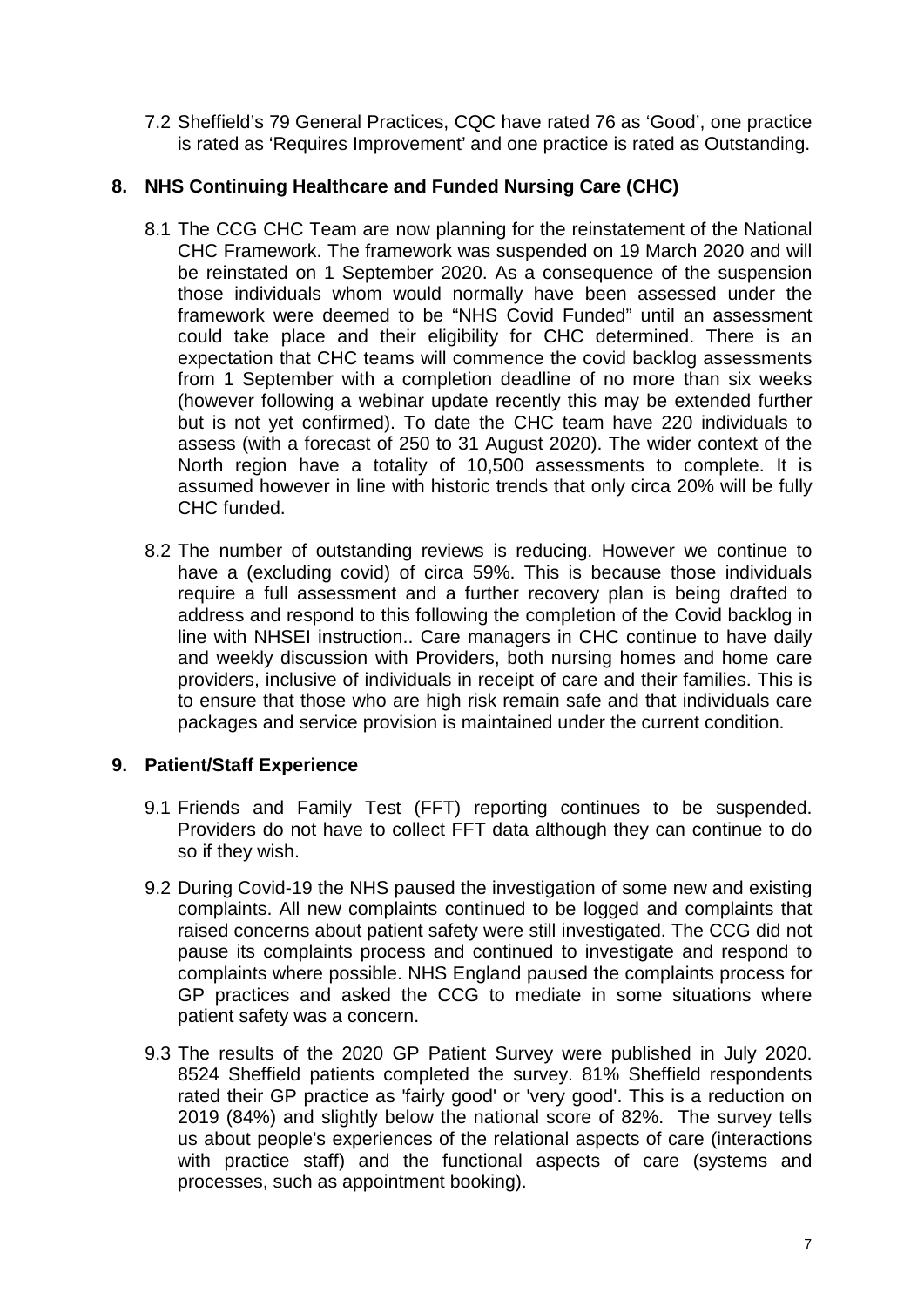For questions relating to the relational aspects of care, results were the same or improved by 1% from 2019/2018 and were in line with or slightly above the national average. For example, 89% patients rated reception staff as helpful. 96% patients had confidence and trust in the last healthcare professional that they saw.

For questions relating to the functional aspects of care, results have worsened since 2019, and are below the national average. 64% rated their experience of making an appointment as good, reduced from 67% in 2019 and below the national average of 65%. 63% rated their experience getting through on the phone as good, reduced from 66% in 2019 and below the national average of 65%. There was a large range of results at practice level. For ease of getting through on the phone, practice-level results ranged from 15%-100%, for experience of making an appointment, practice-level results ranged from 25%-95%.

- 9.4 The results of the national Adult Inpatient Survey were published in July 2020. The survey provides information about the experiences of inpatients who were discharged during July 2019. STH benchmarked as 'better' for one question: that the specialist they saw in hospital had been given all the necessary information about their condition or illness from the person who referred them. For all other questions STH benchmarked as 'about the same'.
- 9.5 The 2019 Cancer Patient Experience Survey was published in June 2020. Sheffield performed above the expected range for five questions, including the average rating of care. Sheffield performed below the expected range for one question relating to privacy. There was a significant improvement in score in relation to three questions and no significant decrease in score.
- 9.6 Healthwatch Sheffield ran a survey to gather feedback from staff, relatives, residents and advocates in relation to care homes. Through the survey Healthwatch heard positive stories about many care homes who were supporting residents to be able to speak to their relatives and advocates. Some care homes reported not having the capacity for these initiatives. Many care homes were making proactive contact with advocates. In some instances however, advocates reported that care home staff were not sharing adequate information about their clients, and some care homes were difficult to contact. In some cases communication with relatives had been an issue, and there was concern that some Deprivation of Liberty Safeguards (DoLS) conditions could not be met, and not all care homes are considering alternative ways they could try to meet these conditions.
- 9.7 SHSCT's Service Users Experience Committee has continued to run throughout covid-19, meeting virtually with good engagement from staff and service users. SCH's and STH's Experience Committees were initially suspended, but have now resumed.
- 9.8 SHSC developed surveys to measure service user experience during this period. The Trust is currently developing engagement methods to enable it to co-produce a strategy for the 2021-2026 Service User Engagement and Experience Strategies and is revising its complaints policy.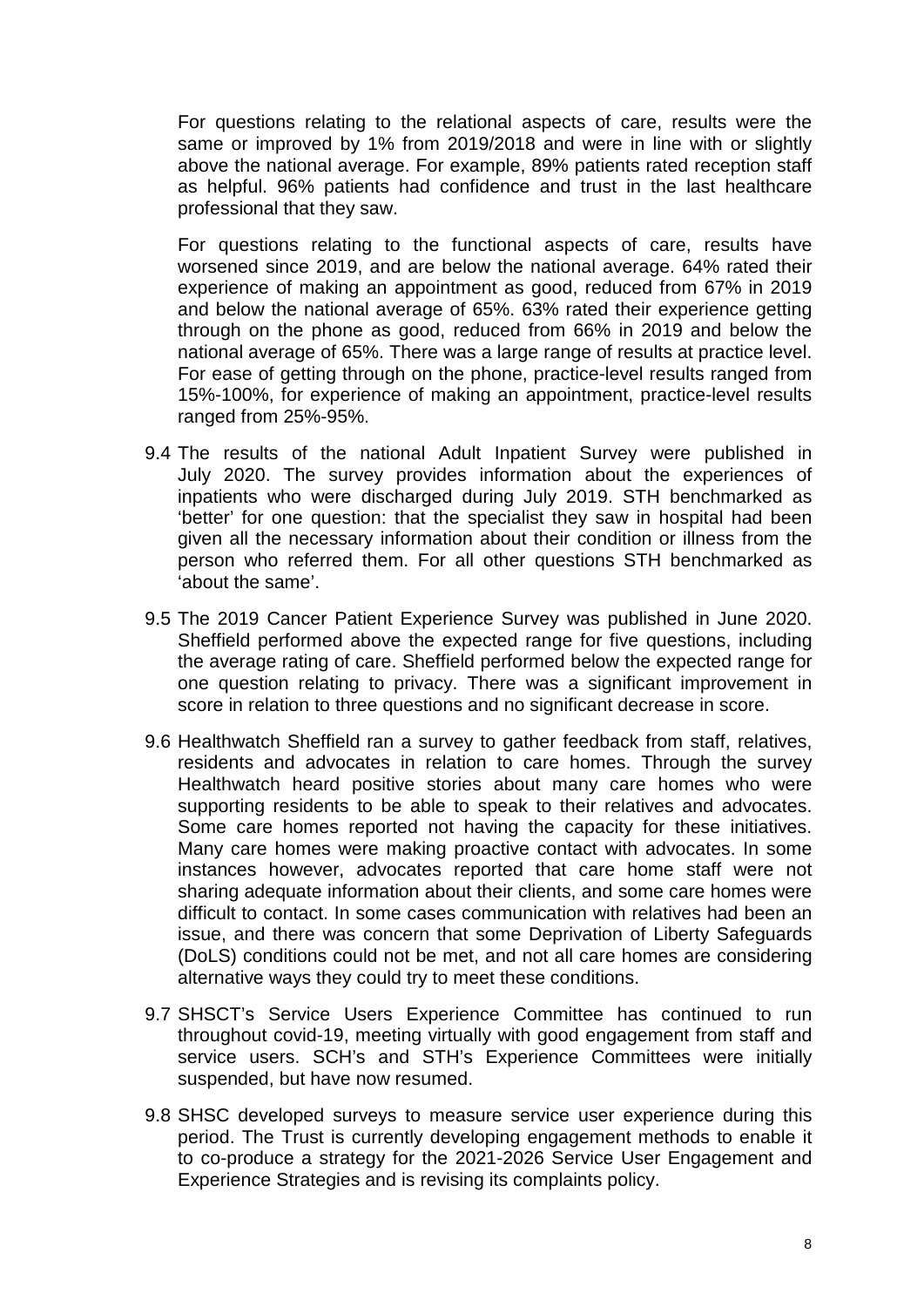9.9 SCH's Patient Advice and Liaison Service continued to be available to patients and families throughout covid-19 and STH continued to provide advice and support from their Patient Services Team.

#### **10. Care Homes**

- 10.1 Support for care has continued through a joint approach from SCCG and SCC. The care homes have begun a process of whole home testing. Since that we have seen an increase in the number of cases in residents and staff. All of these are asymptomatic and have been identified through this method.
- 10.2 The Department of Health and Social Care have announced that Care Homes are to swab residents routinely every 28 days and staff every seven days. This has been raised as a concern from the homes in terms of resource and time to do this. However, it appears that the care homes are managing this effectively currently and continues to be monitored jointly between SCC and SCCG.
- 10.3 St Luke's Hospice have discontinued the delivery of training and will resume the ECHO end of life sessions in the autumn. The weekly Care Home Managers Forum is continuing on a two week basis, these are now focusing on support with testing and also the safe re-opening of homes to residents' visitors.
- 10.4 The use of the Capacity tracker continues to be monitored on a daily basis. The Sheffield agreement is a weekly update, unless changes occur sooner.
- 10.5 As part of winter planning and anticipating the possibility of a second wave, FFP3 mask fitting train the trainer sessions are planned. This will enable the care homes to mage the fitting of FFP3 masks for their staff in the future. These will take place throughout August and September and all care homes have been invited to apply for a place.
- 10.6 The names of Nurses, AHPs and support workers wishing to return to practice through the Bring Back Scheme have been managed through the quality in care homes team. A process is in place for linking the individuals to care homes that have expressed an interest in employing these individuals.

# **11. General Practice**

- 11.1 The requirement for the CCG to gain quality assurance data from General Practice has been suspended due to Covid-19. However where there are significant concerns the CCG will continue to monitor and support practices to gain assurance.
- 11.2 The Primary Care Quality Team are part of the 'Merger Group' which has now been established with the aim of; supporting practices work through the complex merger process; that quality issues can be identified and begin to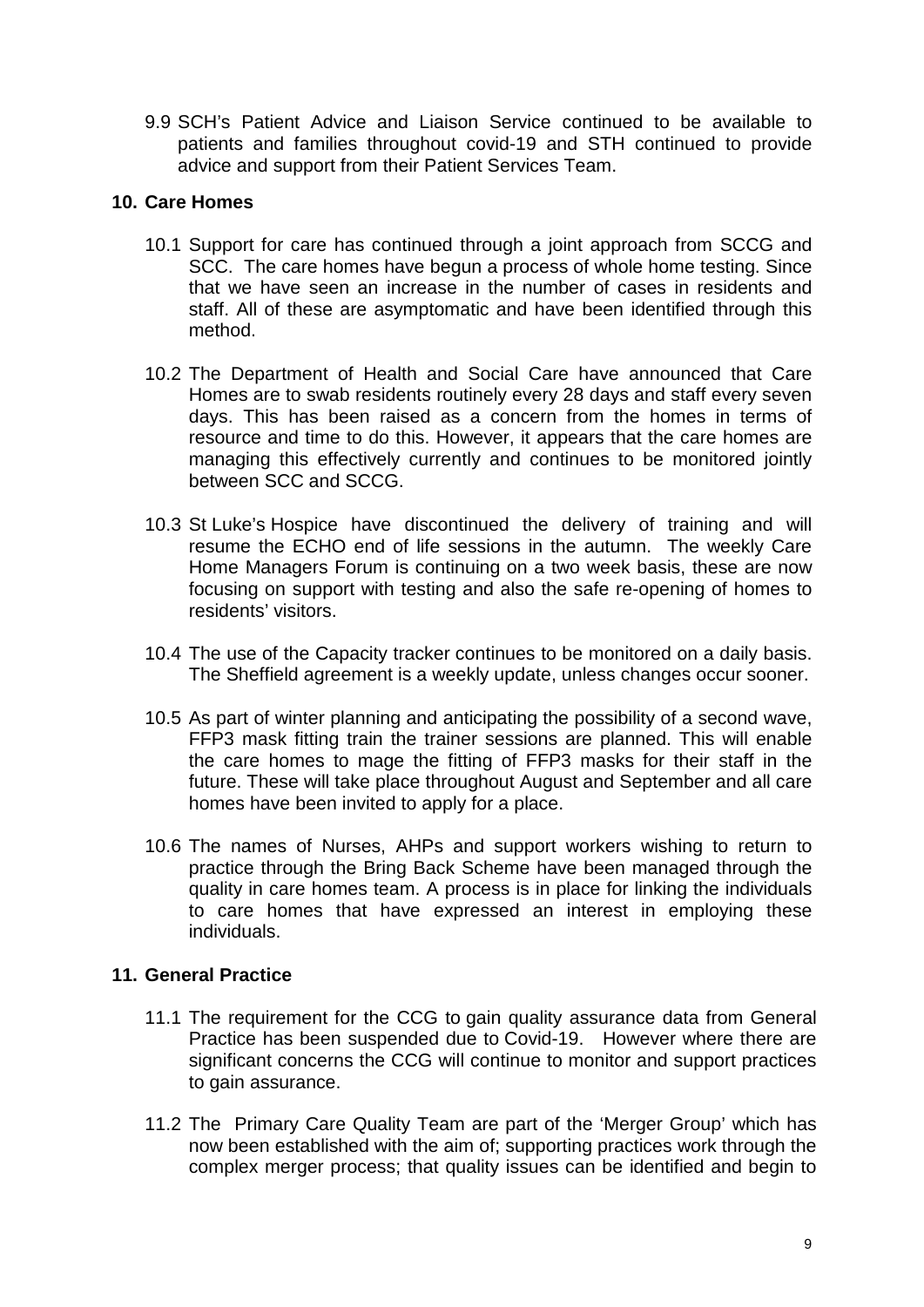gain assurance regarding effectiveness, patient experience and patient safety.

Virtual discussions have now taken place with practices where their merger application had been put on hold due to COVID-19 to understand the current position.

As things begin to move into a new way of working systems and processes around quality assurance monitoring are being reviewed. This includes the Primary Care Dashboard and Risk assessment Dashboard. By working with Information intelligence and utilising Power BI this will help to triangulate information and improve report development.

11.3 The CCG has been closely working with Public Health in preparation for the upcoming flu season. The CCG has helped in the preparation of vaccine and Immunisation courses and updates for Health Care Assistants.

## 11.4 **Primary Care Development Nurse Team (PCDN)**

- 11.4.1 The advent of the COVID 19 pandemic saw the PCDN team being redeployed to support the Sheffield Community Testing Service. The team have supported the testing service through the delivery of the service from its inception, however are now withdrawing from it as alternative commissioning and provision arrangements are put into place. This is enabling the PCDN team to return to and pick up existing work streams.
- 11.4.2 One piece of work that did continue during the COVID 19 period was that of ensuring communications between Primary Care Nurses (PCNs) and the CCG, especially the Chief Nurse, were maintained. A weekly virtual meeting was set up between a number of PCNs and the Chief Nurse, facilitated by the PCDN team.

These meetings and the desire to share, or ask for support, led to the creation of Nurse Forums for each Primary Care Network within Microsoft Teams, and these forums have then led onto the reestablishment of virtual Neighbourhood Nurse Networks meetings for PCNs, that the PCDNs previously facilitated.

# **12. LeDeR**

- 12.1 Below is an update on the previous month's activity for the local and national LeDeR Programme.
- 12.2 Annual Report Published

The LeDeR programme produces an annual report every year. The 2019 report was recently published and is available at

[www.bristol.ac.uk/sps/leder/resources/annual-reports/](http://www.bristol.ac.uk/sps/leder/resources/annual-reports/)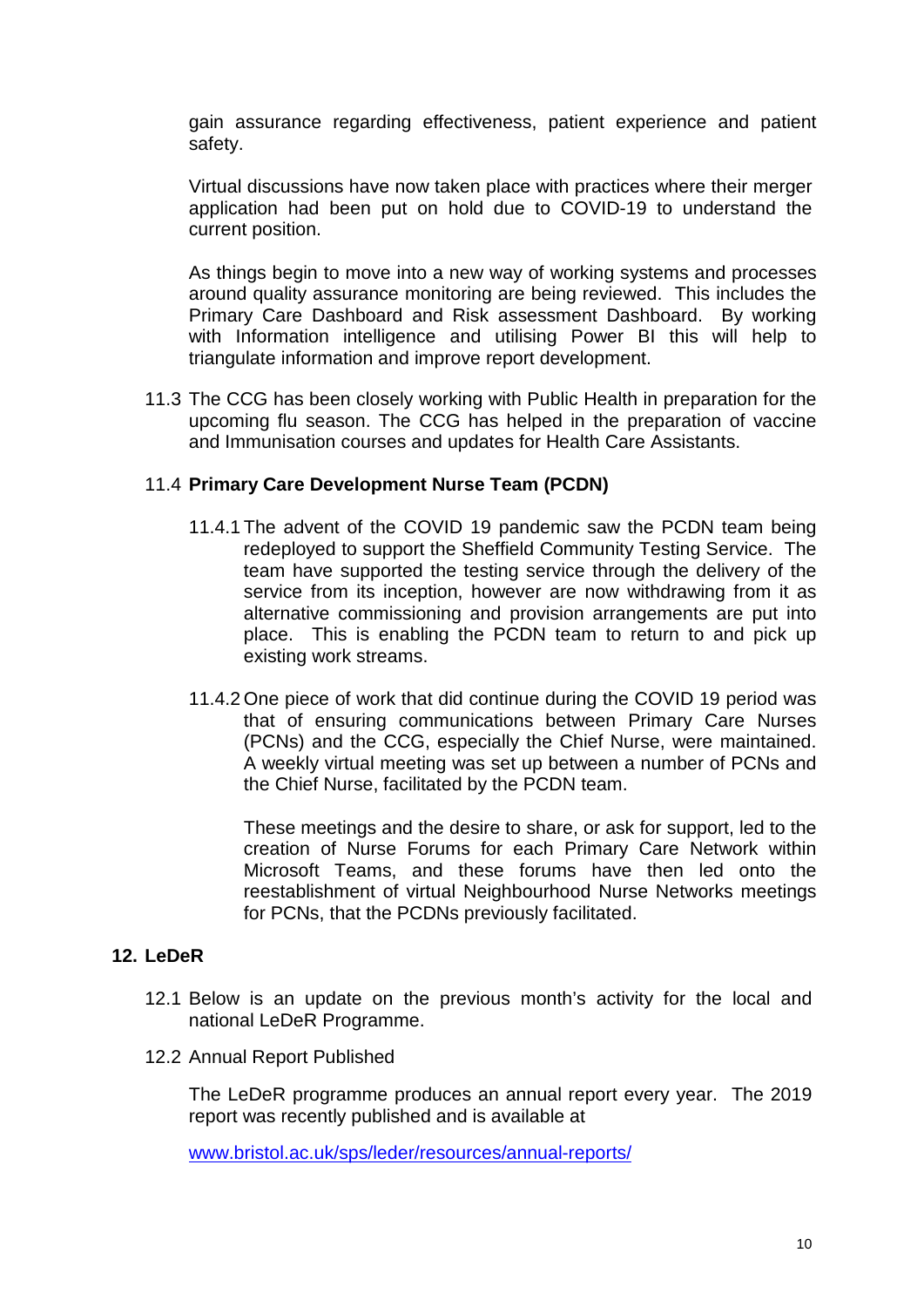Professor Pauline Heslop said: "The disparity between people with learning disabilities and the general population in relation to average age at death, causes of death, and avoidable causes of death remains substantial and urgent action is needed". An easy read copy of the report is available from <http://www.bristol.ac.uk/sps/leder/easy-read-information/annual-reports/>

The report uses data from deaths reported to the programme up to the end of 2019 and prior to the onset of the COVID-19 pandemic in the UK. It does not include any deaths related to Coronavirus.

NHS England's action from learning report is available from <https://www.england.nhs.uk/publication/leder-action-from-learning-report/>

[here](https://tinyurl.com/y47yhb8x). It includes:

- a University of Bristol analysis of COVID-19 deaths to help prevent infections and deaths.
- work to increase the uptake of Annual Health Checks to over 75%.
- training for 5000 paid and unpaid carers to help them spot the early signs of deterioration in people with a learning disability.
- work with the Race Equality Foundation and Learning Disability England to understand why people with a learning disability from BAME backgrounds face barriers in accessing services.

The Sheffield Annual LeDeR report is due to be submitted to the ICS Transforming Care Partnership for national submission and will be presented for sign off, in advance at the next Quality Assurance Committee meeting in September 2020.

#### 12.3 Reviews of deaths related to Covid-19

The National LeDeR Programme identified a number of COVID-19 deaths prioritised to form part of a national study to extract early learning and inform any plans that need to be put in place to further protect people with a learning disability should a 2nd wave of COVID-19 take place.

NHSE has allocated Sheffield one Covid-19 review to be completed by the national deadline set of 14 August 2020. However, an initial review of this case has so far not identified that Covid-19 was the cause. The review will not be completed in time as access to patient records at STH is not currently possible, as they have not yet been processed into the Medical Records Department. The LeDeR Local Area Contact is raising this with the STH's LeDeR senior officer to try to expedite access to the records.

#### 12.4 **Deaths in Sheffield**

• Since April 2020 there have been 31 deaths reported of people with learning disability. These deaths have not yet been through the LeDeR review process to verify the factors involved in each case, but are already identified to the Local Area Coordinator (LAC) in Sheffield Health and Social Care NHS Foundation Trust (SHSC), for allocation to experienced LeDeR reviewers.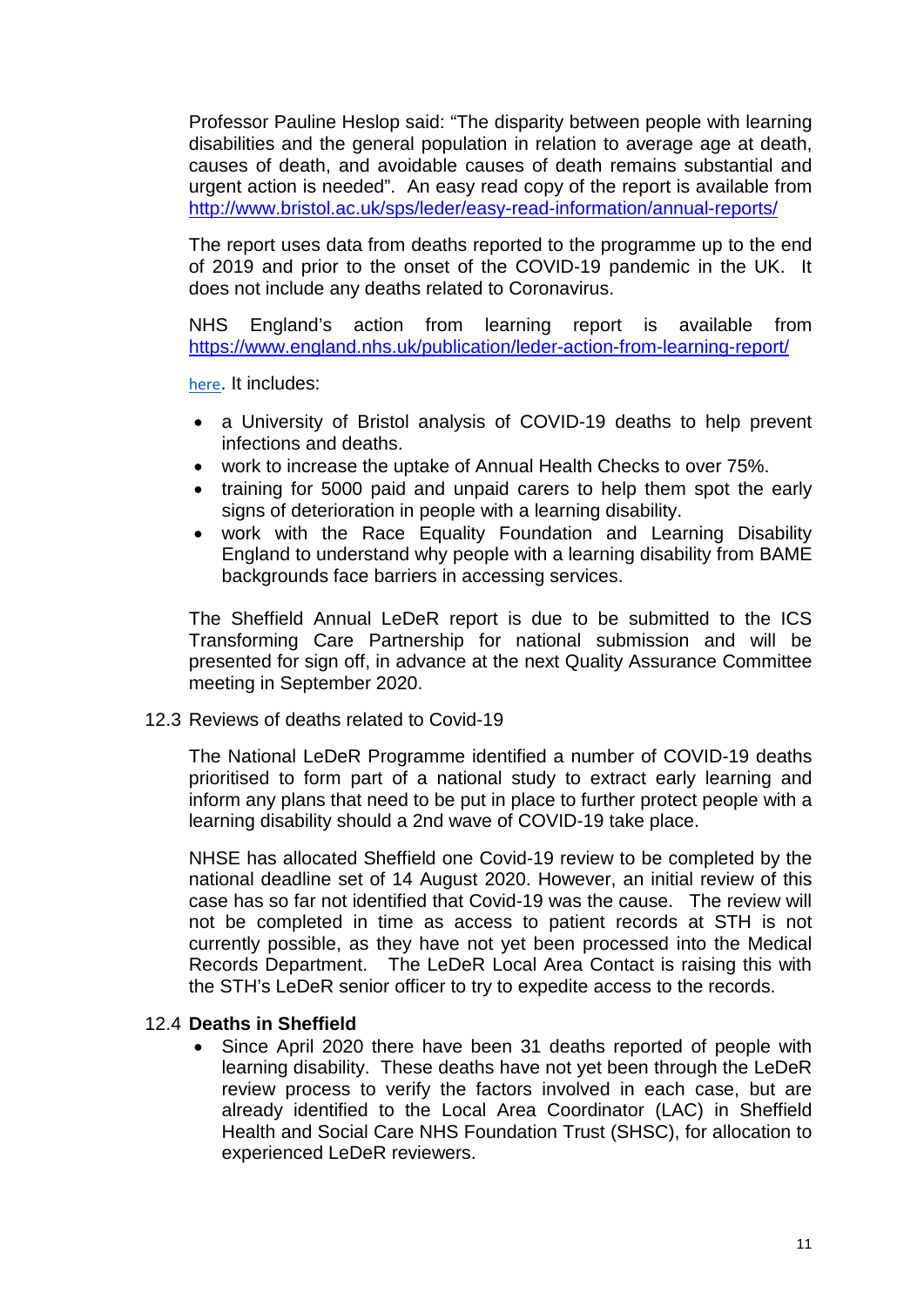• The National LeDeR Programme requires CCGs to submit on a monthly basis to NHSE a position statement for each review and its expected completion date. Sheffield's submission is due 21 August.

## **12.5 LeDeR during lockdown**

We have established a number of initiatives to ensure that support to the LeDeR process continues through the lockdown with minimal disruption. These include:

## • **Delivery of 100% eligible reviews by deadline**

The LeDeR Quality Assurance Group led by SCCG is meeting on a biweekly basis to work through the current caseload. As of 13 August 2020 the group has reviewed eight cases identifying a number of recommendations. These recommendations are escalated to the LeDeR Steering Group to inform the learning from the deaths reviewed, and also to help to identify training needs and gaps across the system, and are also used to inform the work of the Physical Health Implementation Group.

The regional Quality Assurance Group has offered support to assist with the quality assurance of any completed reviews should we require this to meet the December deadline.

- **South Yorkshire and Bassetlaw LeDeR ECHO Project -** Intended outcomes of this project are:
	- Increase competence and confidence levels for care staff around Learning disabilities and autism
	- Raise awareness of key themes from LeDeR ensuring learning into action and best practice is shared and embedded across the ICS
	- Raise awareness about learning disabilities and autism
	- Educate and support people on how to use reasonable adjustments in their day to day roles
	- Create a culture focused on reducing health inequalities
	- Drive improvement in the quality of health and social care service delivery for people with learning disabilities and to help reduce premature mortality and health inequalities in this population.

#### **12.6 Current risks and Issues**

- **Access to onsite records** reviewers are facing and on-going issue in that it is not possible for all of the records that are usually scrutinised in fine detail to be accessed in, for example care homes, and Medical Records, due to lockdown restrictions, and therefore some of the review outcomes will inevitably be delayed. We are completing Individual Employee Risk Assessments for CCG staff in this position.
- **Reviewer capacity to achieve December target**  To ensure completion of reviews to timescale we would require the continued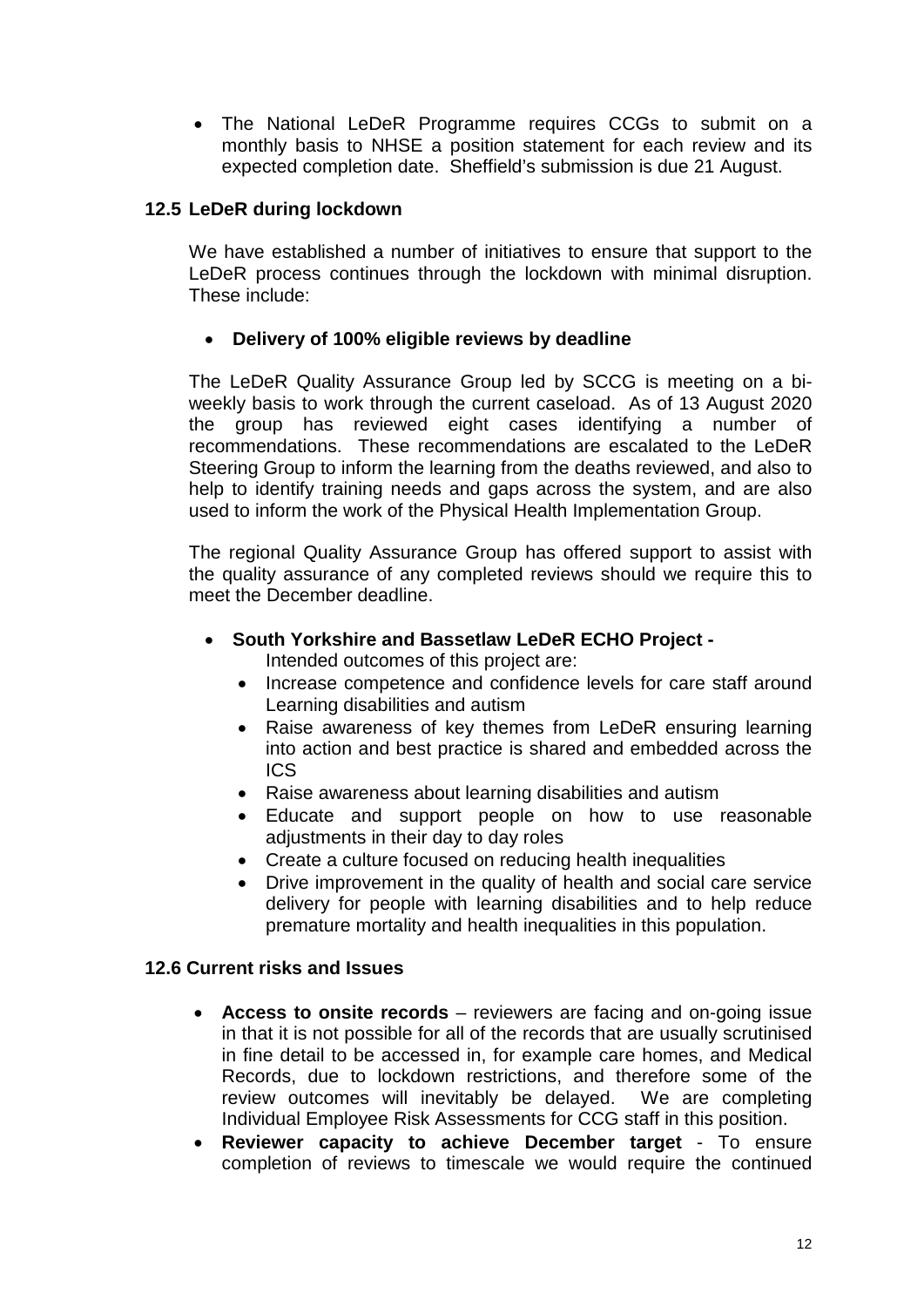funding of current temporary arrangements to be extended to December 2020. In addition, increased reviewer capacity to be secured through use of current bank staff until December 2020.

## **12.7 Lessons learned**

- The Sheffield Annual LeDeR Report will provide a full breakdown of themes, included lessons learned and recommendations.
- Structured Judgement Reviews STHFT Medical Reviewer has asked to collaborate with Sheffield CCG and SHSC to contribute to a regional and national ask for completion of Structured Judgement Reviews of a number of deaths of people with learning disability within STH. We aim to connect this work to the work of the LeDeR process in a collaborative partnership.

## **13**. **Physical Health Checks for Serious Mental Health (SMI) and Learning Disability (LD)**

- 13.1 The Physical Health Group acknowledged that due to COVID 19 that service users with SMI and LD were at risk of not receiving their annual physical health checks. It was acknowledged that:
	- Face to face contact remains a challenge for both community MH teams and primary care.
	- That whatever approaches are suggested for SMI health checks that social distancing needs to be recognised.
	- That information sharing between primary and secondary and vice versa is a longstanding challenge and progress needs to be made especially during COVID 19.
- 13.2 Consequently a number of actions have been taken to address the above concerns:
	- Resume SMI health check training.
	- Commissioning plans for citywide health checks team dependent upon post COVID 19 allocation.
	- Resume primary care / SHSC data sharing actions.
	- To work with SHSCFT to support the development of Physical Health Group with the Trust.
	- To work with SHSCFT to support Physical Health Strategy.
- 13.3 Furthermore a SMI Annual Health Check (AHC) COVID 'toolkit' will be developed that that will consist of:
	- A plain language pre-AHC questionnaire for patients
	- The existing SMI AHC template on S1/EMIS to be redeveloped and relaunched.
	- A protocol/guidance document for GPs, working with secondary care (new – based on national good practice/local expertise).
	- A risk stratification tool to help GPs prioritise patients and determine a 'blended' approach towards the AHC review.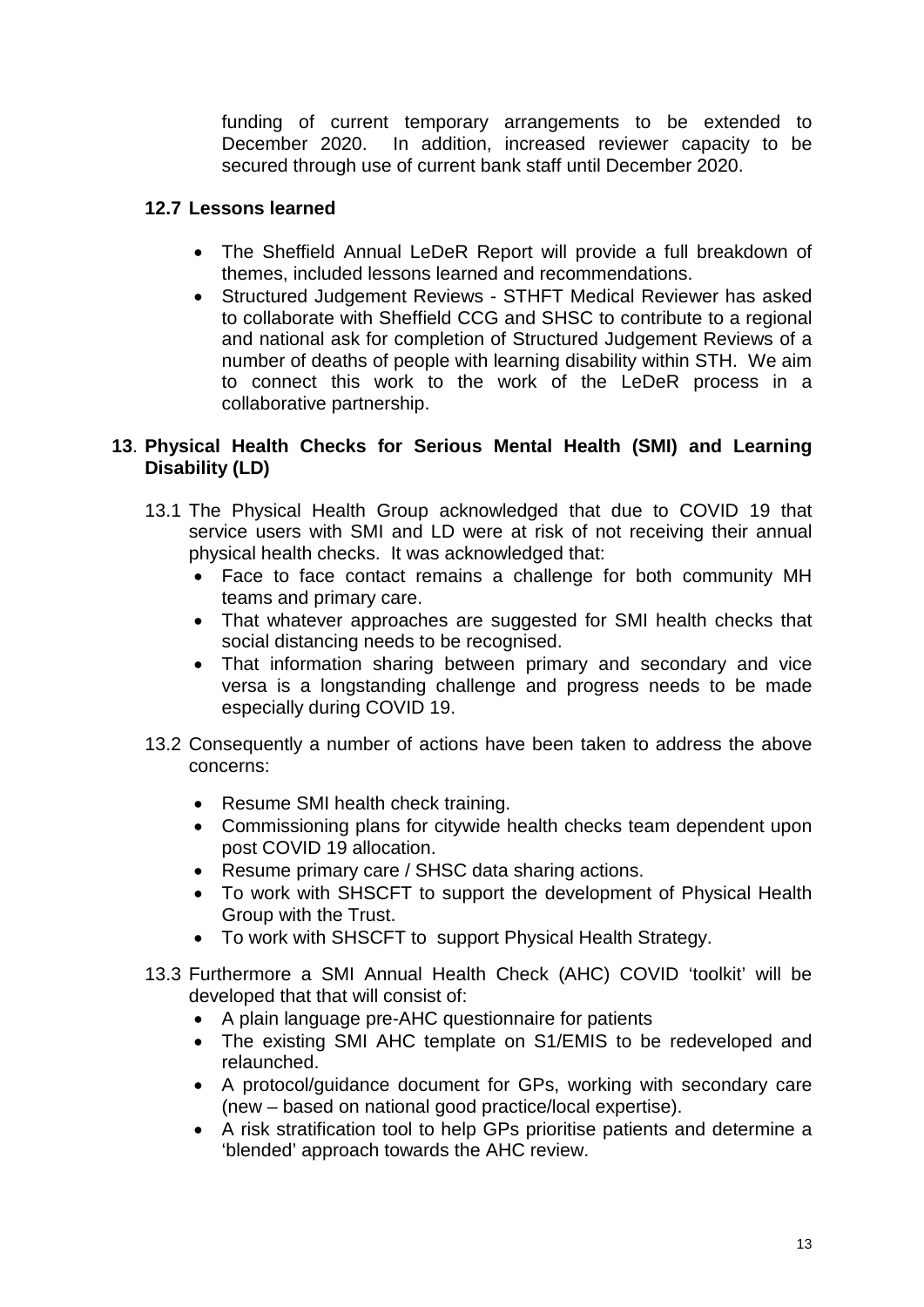13.4 This work is taking place at pace and it is anticipated that it should be completed by the end of September.

# **14 Sheffield Health and Social Care Trust Update**

- 14.1 The trust continues to implement there 'Back to Good' rapid improvement plan overseen by NHS England and Improvement, The Care Quality Commission and SCCG Chief Nurse.
- 14.2 Key progress indicators against the Section 29a warning notice, week ending 28 June:
	- All services are over 80% compliant with mandatory training requirements (92% overall)
	- Compliance with Supervision policy remains at 90% in Clinical Services
	- Inaugural Back to Good Board successfully met
	- Second round of Board 'virtual visits' to services implemented
	- No under 18 year olds admitted
	- More challenging staffing position on acute wards
	- Safeguarding Nurse named nurse recruited and in employment
	- All Safeguarding referrals being monitored
	- 100% compliance with Fit and Proper persons regulation
	- Continued Evidence of robust incident reporting at all levels (SCCG Chief Nurse update regarding possible serious incidents
	- Rapid Improvement week completed include outcomes are daily safety board rounds.

# **15 Action / Recommendations for Governing Body**

The Governing Body is asked to consider and note the paper

Paper prepared by Janet Beardsley, Senior Quality Manager

On behalf of Alun Windle, Acting Chief Nurse

August 2020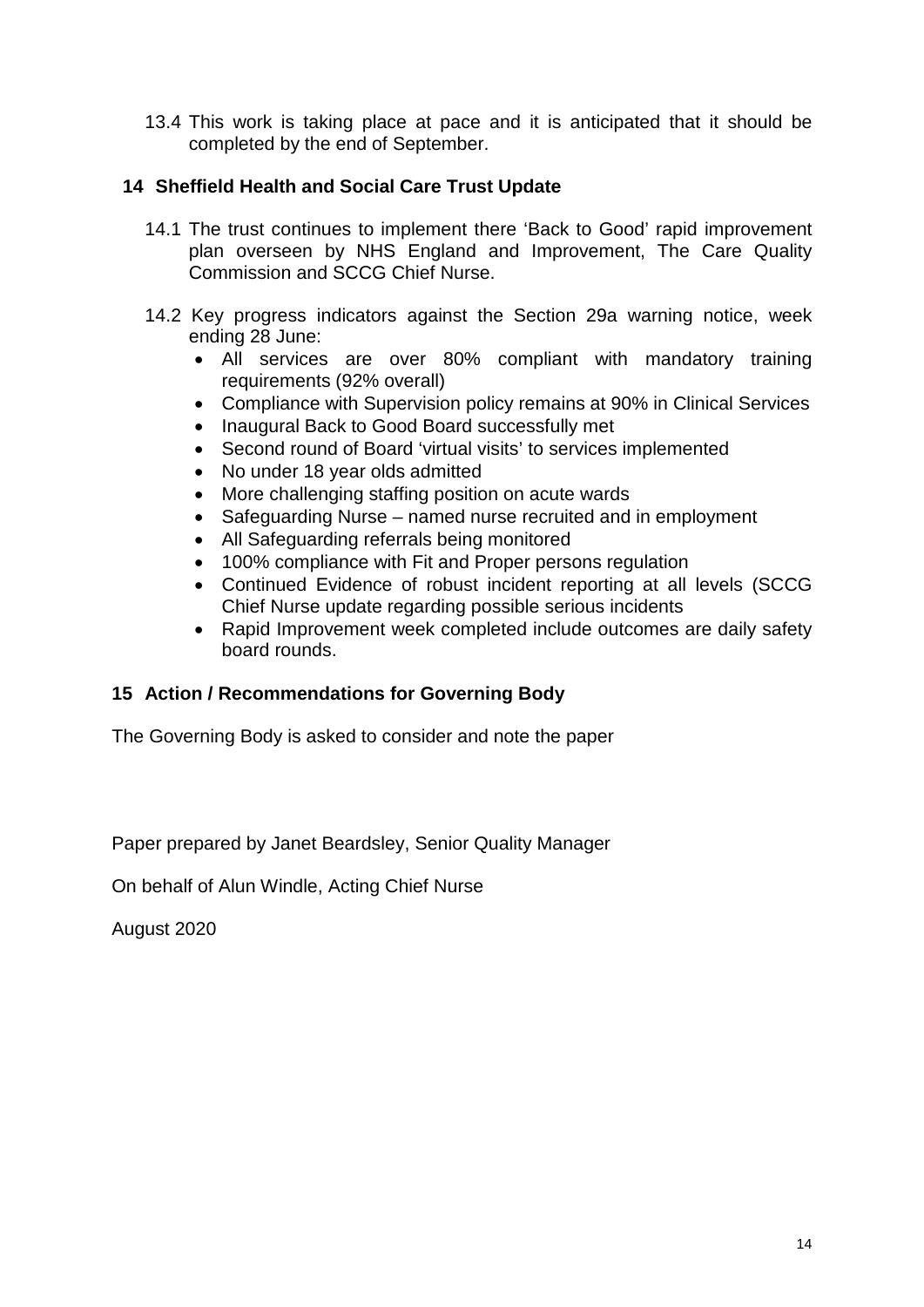Appendix 1

# **Outbreak Information in Care Homes**

There are 111 care homes in Sheffield. Of these 69 (62%) have reported an outbreak of COVID-19 in residents, staff or both since the 1st March 2020.



Of the 69 outbreaks 32 were in residential homes, 27 in nursing homes and 10 in homes that provide both nursing and residential care.